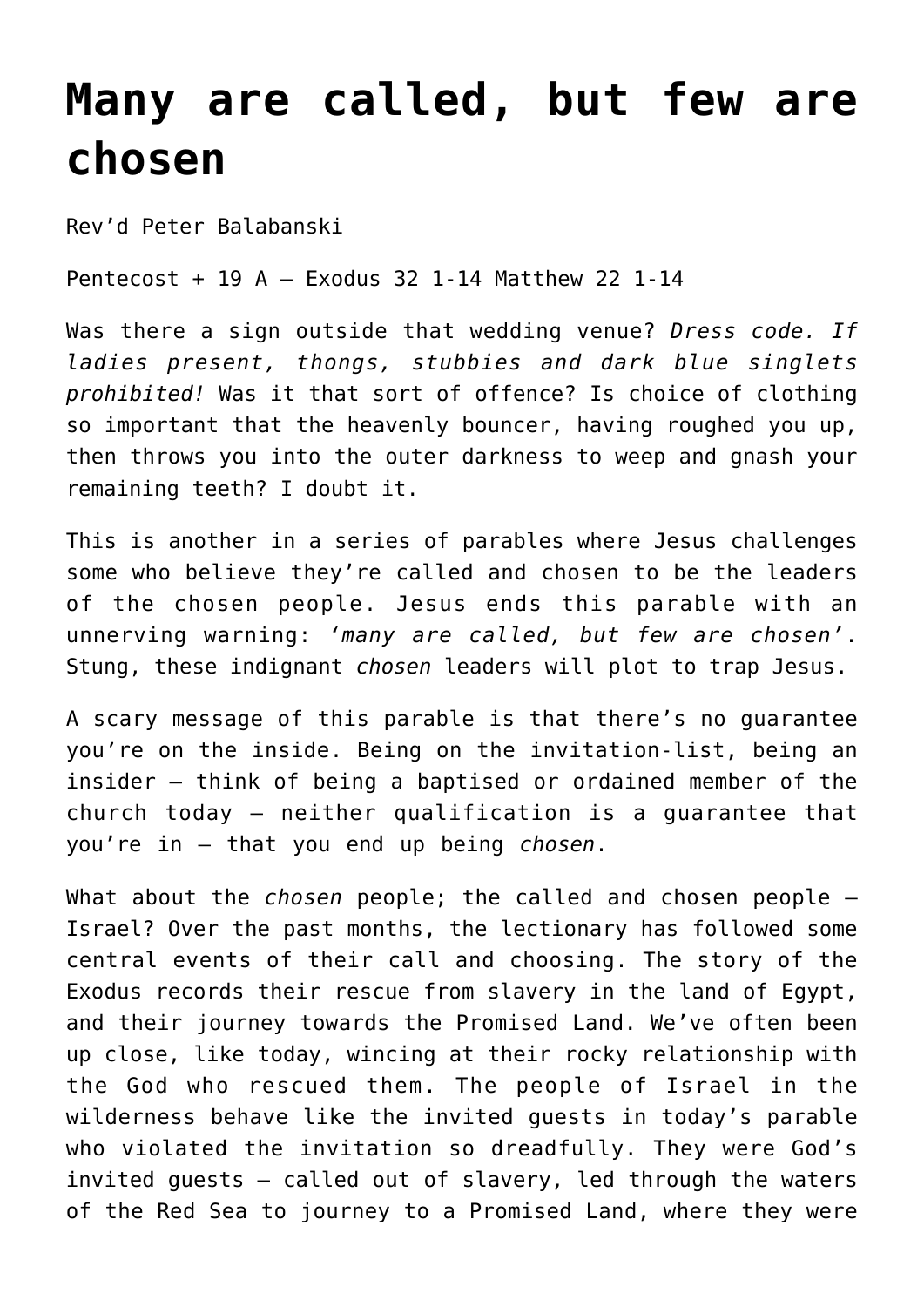to be blessed with freedom, justice, trust, wholeness and mutual respect; they were called to be a beacon of hope to the world.

To be the ones chosen for such a destiny was a staggering honour – called to robe yourselves in a rich garment of privilege that slaves could never have dreamt of. How do you begin to respond to such grace? This morning, sadly, we see how they do. As they wait for Moses to come back down from Mount Sinai, we watch them lose patience; lose trust. They decide to cover all bases and worship another god, just in case – an image of a golden calf which they make for themselves.

That's what our parable depicts; people who only honour an invitation if they feel like it, who aren't really committed – who don't put on the garment – who publicly insult the King and his Son. The honour of the invitation is unimaginable; impossible to reciprocate. Yet they turn it down and even abuse and kill the bearers of the invitation.

In their place, strangers and foreigners are asked along, regardless; good or bad. This parable drives home the point that it's not necessarily the people you'd *expect* to know God who actually do. God is more broad-minded than we can imagine, inviting … well… anyone … into the kingdom. That's what makes Church so exciting; random; edgy – that's something we call a foretaste of the heavenly banquet – the unpredictable, wonderful variety of the community God calls; God chooses – not whom we might have thought of at all.

Amidst all this, what's this wedding garment about? *The king noticed one* hastily recruited *guest who hadn't put on a wedding garment*. We're clear that it's an insult – not putting on the garment. But what is this wedding garment – what does it mean?

Over the centuries, people in the Church have come up with a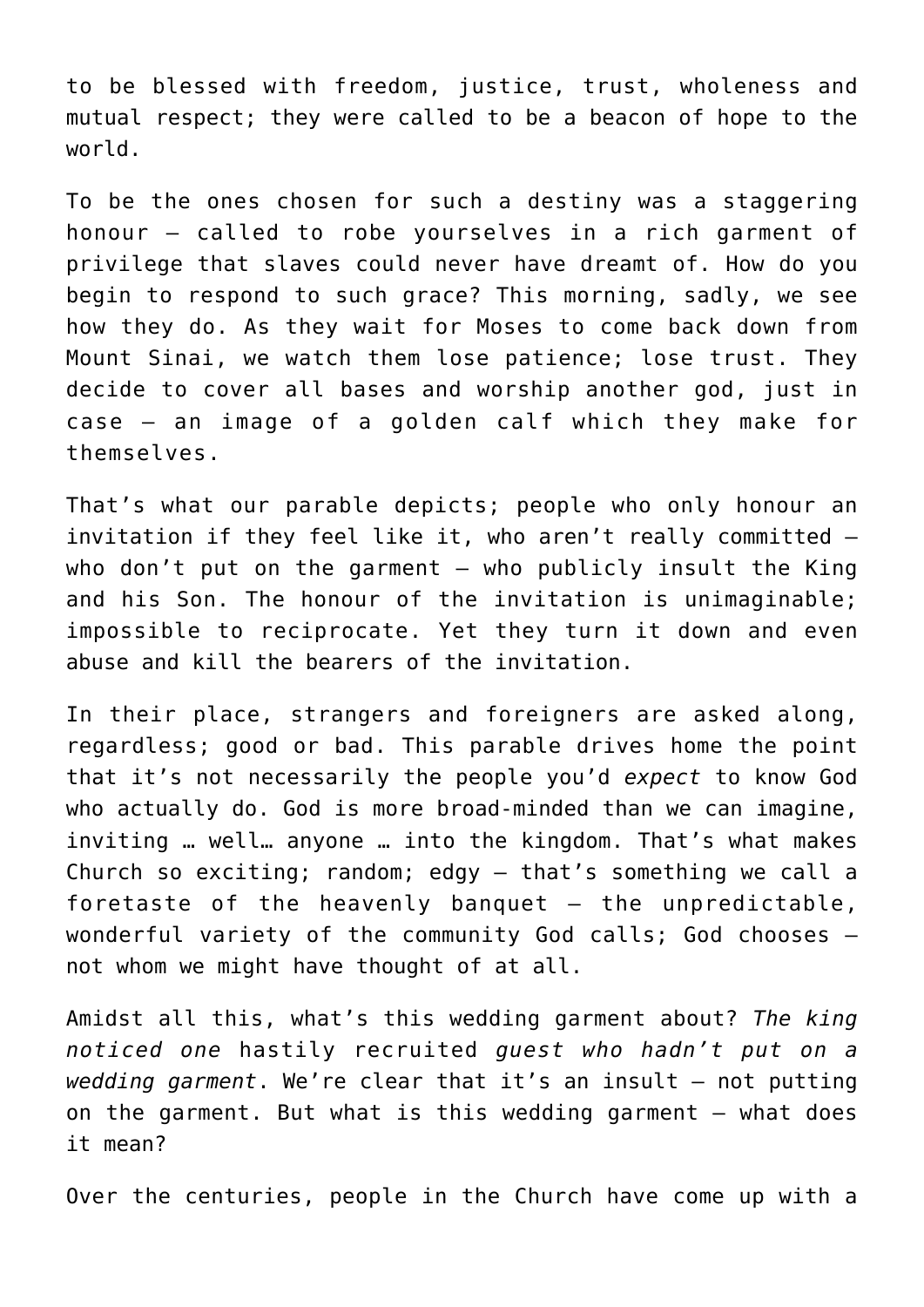fascinating range of possibilities. Very early on, Tertullian  $160-225$  CE said it was a garment of good works and self-denial. Later, Hilary of Poitiers  $315-367$  CE said the garment was the Holy Spirit. Augustine  $354-430$  CE had two goes; first that it was a garment of love, and then later, that the garment was the Christ himself, whom we put on at our baptism. The Reformation preachers said that the garment was faith; faith that was active – so it was something you could see expressed in love and good works. Catholics of that time agreed about it representing faith, but the faith they meant was shown by the guests accepting the invitation to the feast; not by the garment. For them, it was clearly a symbol of good works.

In the  $18<sup>th</sup>$  century, a teaching surfaced that said wedding garments were given to guests by their hosts in that time. As you can imagine, this fitted very well into protestant teaching about faith as a gift from God; not a human work. That's how it's been preached in protestant circles now for over two centuries. Luz *Matthäus* III: 246-9

I think it was probably preached this way because people felt a need to explain why the king could deal so severely with a guest whose only offence was not to wear a wedding garment. And that severity is certainly an issue.

But this teaching about God giving the garment sidesteps what all the other interpreters of the wedding garment were trying to address, which is what the garment says about our true relationship with God. Whatever else they say, they agree that this wedding garment means that something about us really matters to God, and secondly, that putting this garment is to accept the invitation to belong to God; it is to receive a new identity as one of God's community. Matthew put things in a pretty scary way – with the murderers and their punishment, and the gnashing of teeth in the outer darkness. Maybe their community needed a bit of a kick-start at the time: this is,